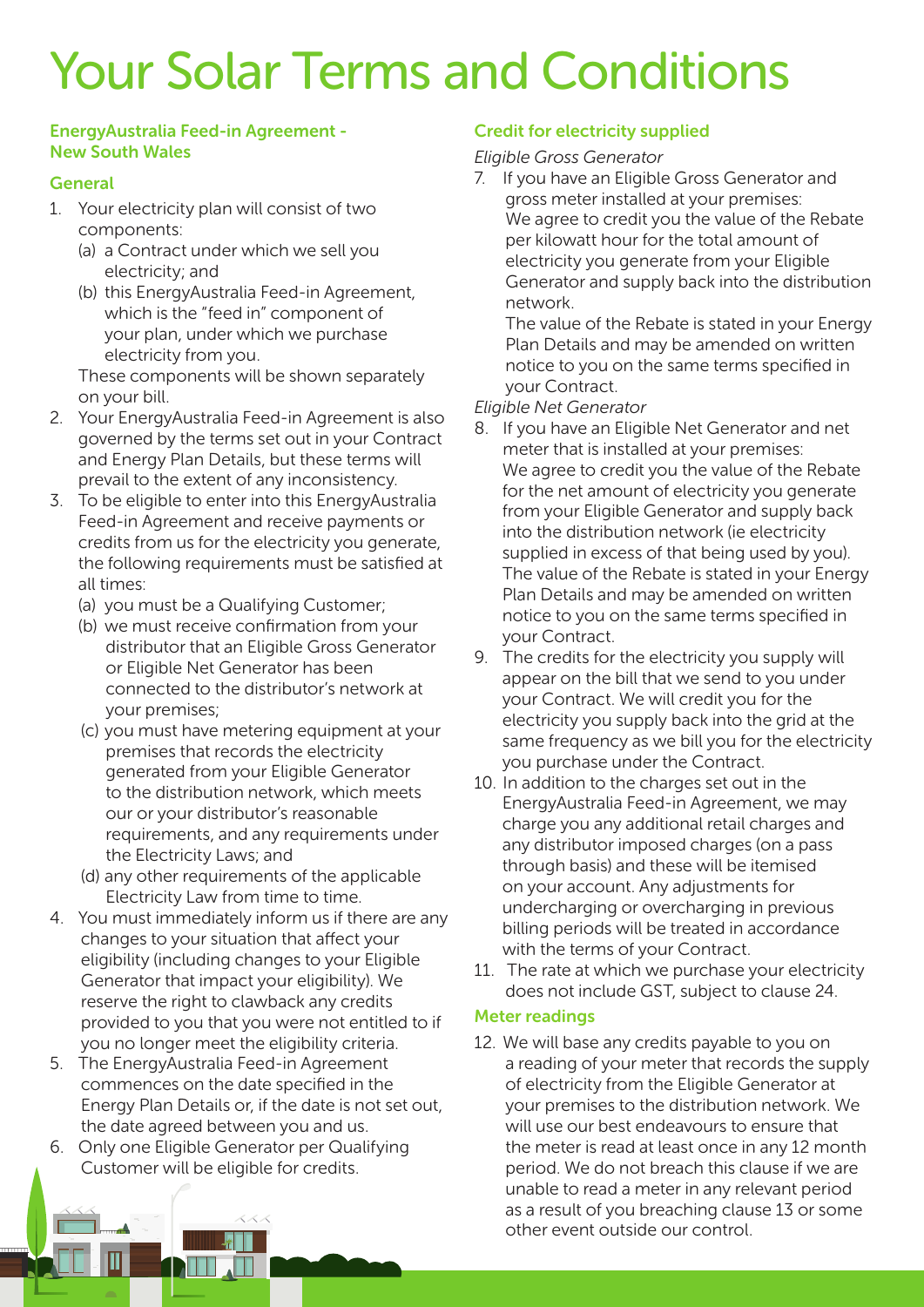- 13. You must allow us, the Responsible Person, or our Responsible Person's representative, safe, convenient and unhindered access to the address and to the meter that records the supply of electricity from your Eligible Generator to the distribution network, for the purpose of reading the meter and for connection, disconnection, reconnection, maintenance and repair. You must not tamper or otherwise interfere with your meter.
- 14. If we are not able to apply credit to your account based on the reading of the meter, we will not apply a credit unless the relevant distributor estimates the generation in accordance with the Electricity Laws.
- 15. If you request us to, we will review any credits applied to your account (and deal with any adjustments required) in accordance with the account review process set out in your Contract.
- 16. You are responsible for the cost of installing and maintaining metering equipment at your premises.

# Interruptions etc

- 17. You are not entitled to any credit, payment or other compensation from us for any period during which you are unable to supply electricity to the distribution network because the connection between your Eligible Generator and the distribution network is interrupted, limited or disconnected.
- 18. If an event occurs which is outside the reasonable control of us or you and you or we breach the EnergyAustralia Feed-in Agreement due to this event only, the breach will be dealt with in accordance with the force majeure procedures in your Contract.

# Changes to the EnergyAustralia Feed-in Agreement

- 19. The EnergyAustralia Feed-in Agreement may be subject to change as a result of future amendments to the Electricity Law. Such amendments will be deemed to form part of the EnergyAustralia Feed-in Agreement.
- 20. We can amend the EnergyAustralia Feed-in Agreement by written notice to you, on the same terms specified in your Contract.

# **Termination**

- 21. If the Contract is ended by either party in accordance with the terms of the Contract, the EnergyAustralia Feed-in Agreement automatically terminates at the same time.
- 22. In addition, your EnergyAustralia Feed-In Agreement will automatically end the earlier of:
	- (a) our electricity supplier licence being suspended or ceasing to apply and us not

otherwise authorised to supply electricity;

- (b) you ceasing to be the occupier of the premises where the Eligible Generator is installed;
- (c) you notifying us in writing that you wish to terminate your EnergyAustralia Feed-in Agreement;
- (d) the generator installed at your premises ceasing to be an Eligible Generator;
- (e) you ceasing to meet the eligibility criteria under clause 3; or
- (f) the Eligible Generator no longer being connected to the distribution network.
- 23. We will stop providing you credits if your EnergyAustralia Feed-In Agreement is terminated in accordance with clauses 21 or 22. However, if there are any credits owing to you upon termination that you are validly entitled to, we will pay you the equivalent amount.
- 24. If you have an Eligible Generator and are a Qualifying Customer you must either:
	- (a) inform us that you are registered for GST by quoting your ABN to us in respect of any electricity you supply back into the grid from an Eligible Generator. On receipt of this information, we agree to credit to you an additional amount (being the GST component of 10%) in addition to the rate at which we credit you for the electricity you supply back into the grid; or
	- (b) warrant that your generation of electricity from the Eligible Generator is for private and domestic purposes and not related to any business enterprise carried on by you and for this reason you have not provided an ABN to us in respect of the electricity you supply back into the grid from an Eligible Generator. If we ask you to do so, you must complete a 'No ABN Withholding Declaration' (the form of which is available from us on request).

#### Miscellaneous

- 25. You bear all responsibility for your Eligible Generator (including its use, maintenance, connection to the distribution network and electricity generated from it) and we have no responsibility or liability.
- 26. We will process any request for historical data in relation to feed-in arrangements in accordance with the Electricity Law.
- 27. A notice in relation to the EnergyAustralia Feedin Agreement will be given in the same manner as notices given under your Contract.
- 28. You are not entitled to a pay by the due date discount under your Contract if your account is in credit due to the value of the electricity you generate from your Eligible Generator.